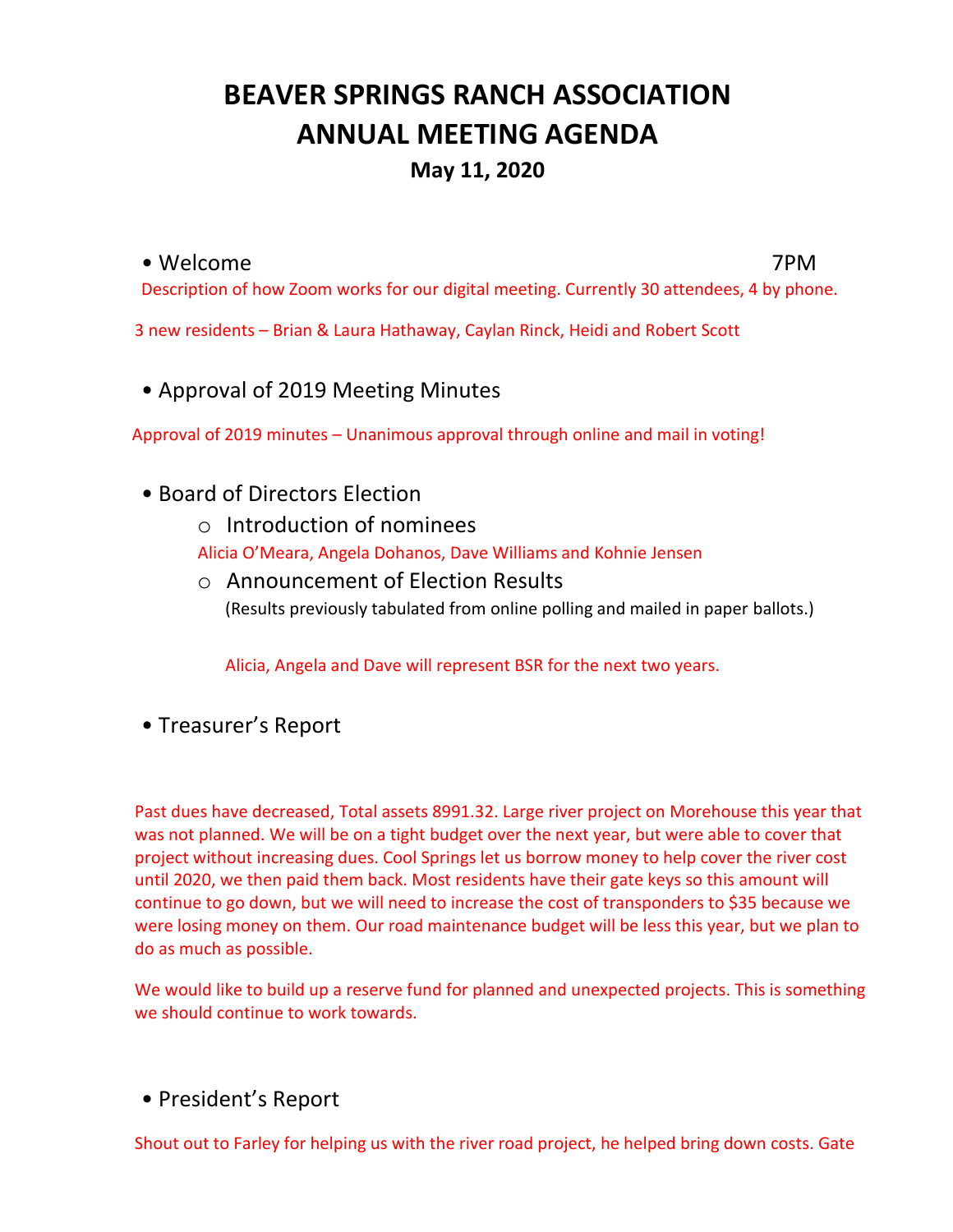opened 5 days earlier in 2020 than 2019 – always variable depending on the weather. All patience is appreciated, but there are some that travel before restrictions are lifted. If roads are damaged before restrictions are lifted you could be held responsible for cost of repair. The gate now allows us to track keys with residents and see on the camera when they come in. In the past we have had people stuck in the road and blocking use – which could be an issue, especially if there is an emergency. River has already risen, things have melted quickly. When the river is fast and high, please don't get close to the river's edge. Weed spraying was completed by the Speers – thanks! Fire is always a concern.

Analysis of gate: May 1 to May 1, 69000 gate accesses! That does not count the exits, doubling this number could bring you close to times used. 261 users in the gate, 217 users accessed one or more time, 44 users didn't use, 39 users on record have never used their keys. Winter 2019-20, 4675 gate accesses, 102 users accessed the gate one or more times. Some people say they never come up in the winter and use the gate, but the gate says differently! Nearly half of users of the gate, Grooming of the roads is done by Karl Lund and Alicia O'Meara with their personal Snowcat and a grader purchased by the HOA. Each year there is expensive maintenance on the machine, in addition to gas. In the past, the Board has given minimal financial support to this project. However, going forward this should be a community supported financial project because of how many people use the gate in the winter and the even distribution of snow all winter allows for quicker melting, and less damage. Thanks to Karl and Alicia!

Gate works like it has for the last 1.5 years, key cards can be swiped on the north post of the gate or temporary PINs can be entered here. If you have a transmitter you can hit the button from your vehicle and the gate opens automatically. Upon exit, the gate opens once you stop at the red line or sign on your left. PLEASE DO NOT PUSH ON THE GATE FOR ANY REASON!! Any issues please report to the board immediately. Karl is always helping with gate issues – thanks again, Karl! This winter a snowmobile was too far forward and the gate hit it, then closed and froze. The gate is watched by the camera, and any vandalism or misuse will be reported to the sheriff if necessary. Any further questions – please go to our website, there is a Gate FAQ page with many common questions.

Morehouse river road project, damage caused by high water runoff. Road maintenance crews will be working to try to improve the stability of the road in this area. Thanks again to the WONDERFUL family, the Crosswhite's, for letting residents use their driveway while this project was completed.

The Scoop, the first edition of the BSR newsletter, was released this May. Feel free to submit ideas for articles, and pictures for the next edition!

Community Clean up canceled this year because of Corona Virus. So, we will do individual clean ups to beautify our community! Please clean up debris in borrow ditches, shovel out culverts, and remove deadfall. Fill out your in-kind forms so we receive credit from DNR (can be found on the website). If you see anyone cleaning up, wave and say hi!, stay 6ft apart. If there is dead trees on other's lots please ask first. Be careful using machinery! Take pictures with phone and ask Board when in doubt. When trees are close to power lines, call Rocky Mountain Power, and they will come up to help. Stacking wood close to the road, but not in borrow ditches, will allow DNR to chip when they have downtime. Do not add rotting wood to the pile. They will leave a pile of woodchips. Scanning the form and emailing to the BSR email address is the best way to submit these. Please follow county guidelines for fire! Fire pits are allowed, but follow their rules! It will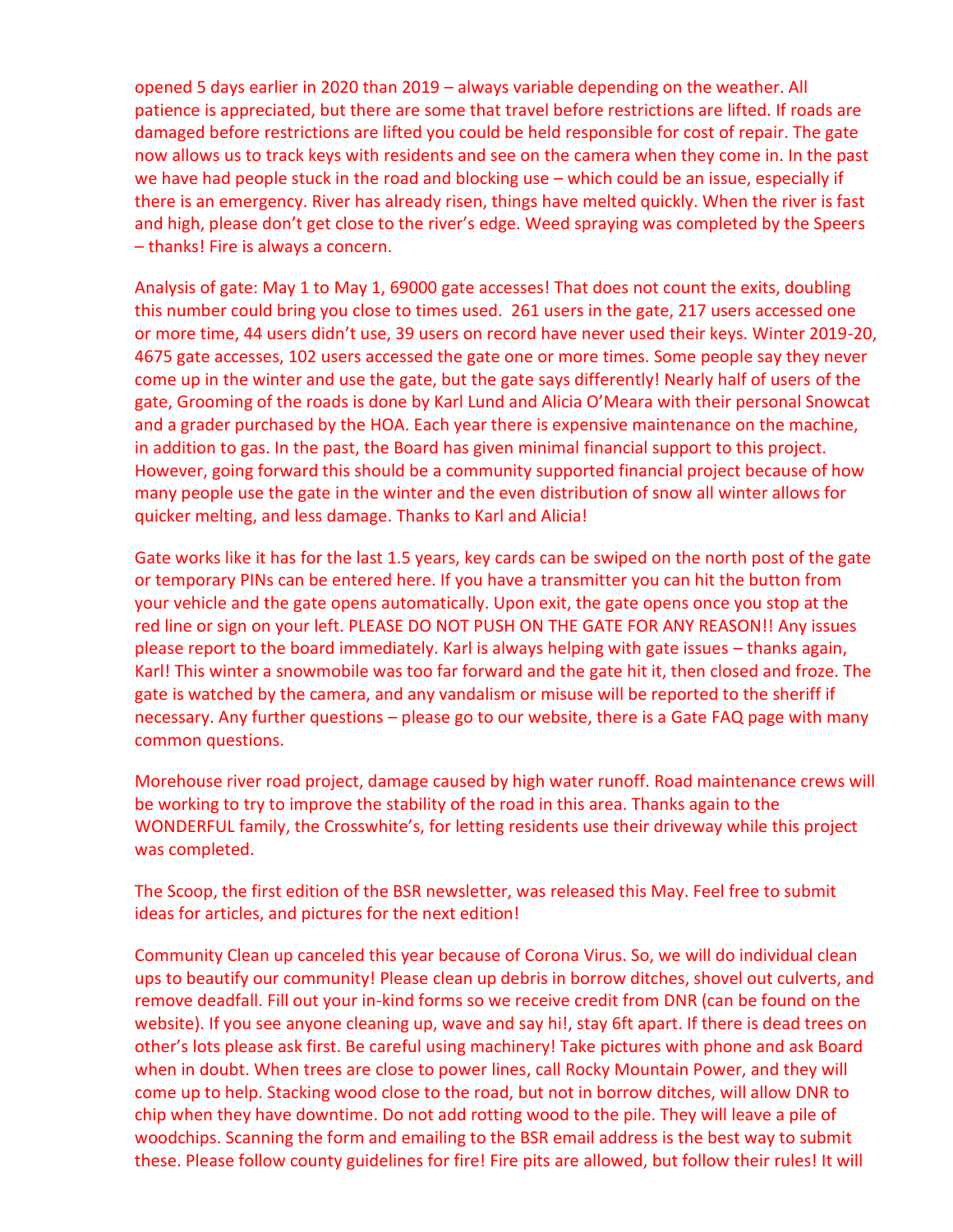#### keep us all safe!!

Tentative date for road maintenance is May 18-22. If you can get borrow ditches cleaned up before then that will help us! Dump trucks, water truck, grader and roller will be in the neighborhood. There will be cones put up if necessary, please respond to these closures – they are only temporary. We will put on the website and facebook as soon as possible. The gate will not be chained open, they will use transmitters to get in quickly. Overview of the past 3 years of road maintenance – last year our priority 4 and 5 spots will be our first priority this year. These areas include Escalante and at the bottom of Tate Hill, in addition to Morehouse. Additionally, the bridge will also receive some maintenance. Cool Springs will be replacing some water pipes on Morehouse as well.

### • Upper Weber Canyon Property Owners Association Report (2020 UWCPOA Annual meeting was postponed and has not yet been held.)

This meeting was postponed and not rescheduled. Currently coordinating mailboxes in the canyon near the dump site at the bottom of the canyon! There is an article posted on the website and facebook – they are in need of help to support this project. Please help if you can!

## • Cool Springs Water Company Report

Thanks to BSR Board for their hard work and dedication. Farley has been on the water board for 20 plus years. Last year they put the pipe in across the river by the bridge, a pipe will go on the Southside following Morehouse. The pipe will connect to existing pipe at repair area, then will fix up the road again. Smith and Morehouse is also going to receive some water maintenance late this fall but ran out of time this year. A few issues to work on this year, but the only residents affected are on Morehouse. Running off the well, great water quality. No leaks that we know of! Went riding through the community, so he could watch for leaks. Please let us know of issues right away! Automated sprinklers are not permitted, but you can water flowers or trees occasionally. IF the board is notified of automated sprinklers they will discuss it with the residents and remove these sprinklers. When you close the handle of your hydrant, the bottom opens and the water seeps out. The vacuum breaker needs to be released in the winter so it doesn't freeze in the winter.

#### • Questions

You may e-mail your questions to beaverspringsranchassoc@gmail.com before or during the meeting. We do not yet know if we will be able to take questions within the meeting.

### • Closing Remarks